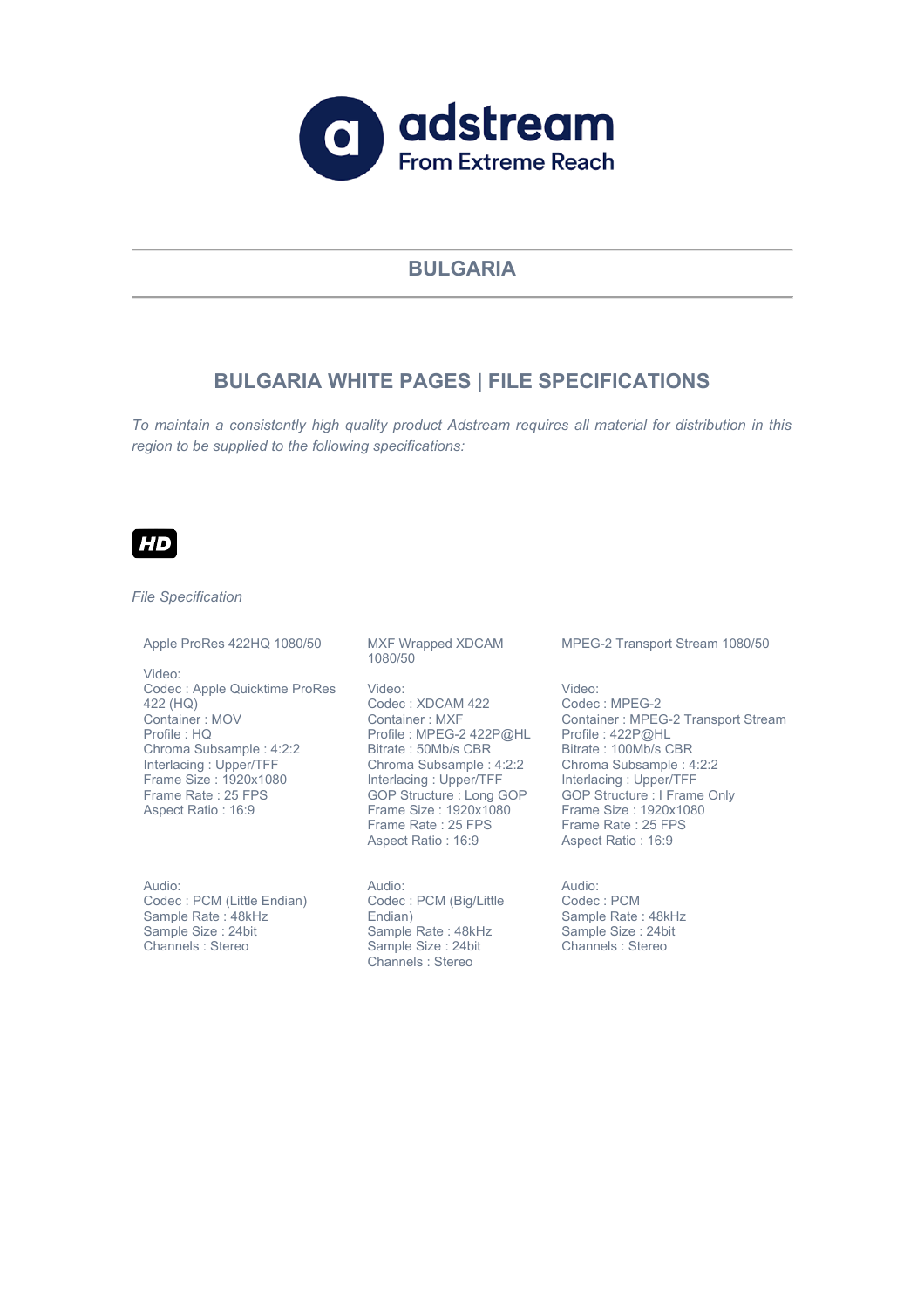

Video Level Requirements TV Format : HDTV Aspect Ratio : 16:9 Title Safe : 16:9 as per EBU R.95-1 All Video Signals Should Comply With ITU-R BT.709-5 And Video Signals Should Not Exceed The Specified Limits Video Levels Should Not Exceed 700mV, Or Fall Below 0mV Out of gamut tolerance Whilst Adstream and the Broadcasters will reject illegal video levels they understand there may be

instances where it is difficult to completely avoid, and following EBU recommendation Rec.103-2000 will allow a small tolerance, assuming that no more than 1% of the active picture is in error.

- $\cdot$  Luminance (Y) -1% and 103%
	- (ie between -7mV and 721mV)
- RGB video levels -5% and 105% (ie between -35mV and 735mV)



Audio Level Requirements

Depending on the final destination, the SCE region accepts audio mixed as either: PPM / Max Peak

- Permitted Maximum Level : PPM 6 (-10dBFS)
- Alignment Level: 1kHz@ -18dBFS
- Ballistic : PPM Type IIa as per IEC 60268-10

Refer to EBU R68-2000 for guidance on alignment levels

Croatia, Malta, Slovenia and Bulgaria: Files should always be R128 EBU R.128-2014

- Integrated Loudness Program : -23 LUFS
- Target Level Tolerance : +/- 0.5 LU
- Maximum True Peak : -3dBTP
- Maximum Momentary : -15 LUFS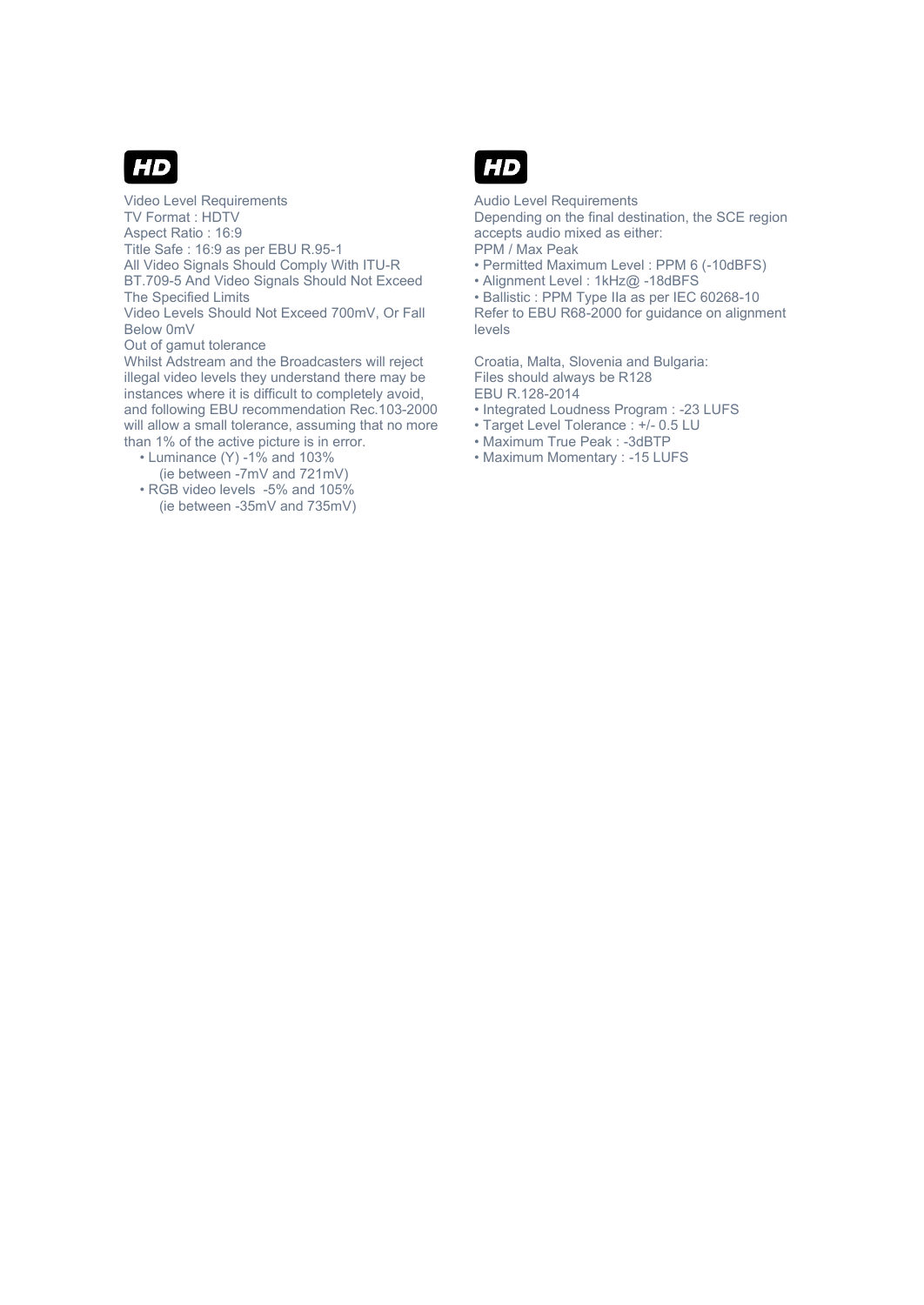

*File Specification*

## Apple ProRes 422HQ 625/50

Video: Codec : Apple Quicktime ProRes 422 (HQ) Container : MOV Profile : HQ Interlacing : Upper/TFF Frame Size : 720x576 Frame Rate : 25 FPS

Audio:

Codec : PCM (Little Endian) Sample Rate : 48kHz Sample Size : 16/24bit Channels : Stereo

### MPEG-2 Program Stream 625/50

Video: Codec : MPEG-2 Container : MPEG-2 Program Stream Profile : 422P@ML Bitrate : 50Mb/s CBR Chroma Subsample : 4:2:2 Interlacing : Upper/TFF GOP Structure : I Frame Only Frame Size : 720x576 (608 Inc VBI) Frame Rate: 25 FPS

Audio:

Codec : MPEG1 Layer-2 Sample Rate : 48kHz Sample Size : 16 bit Channels : Stereo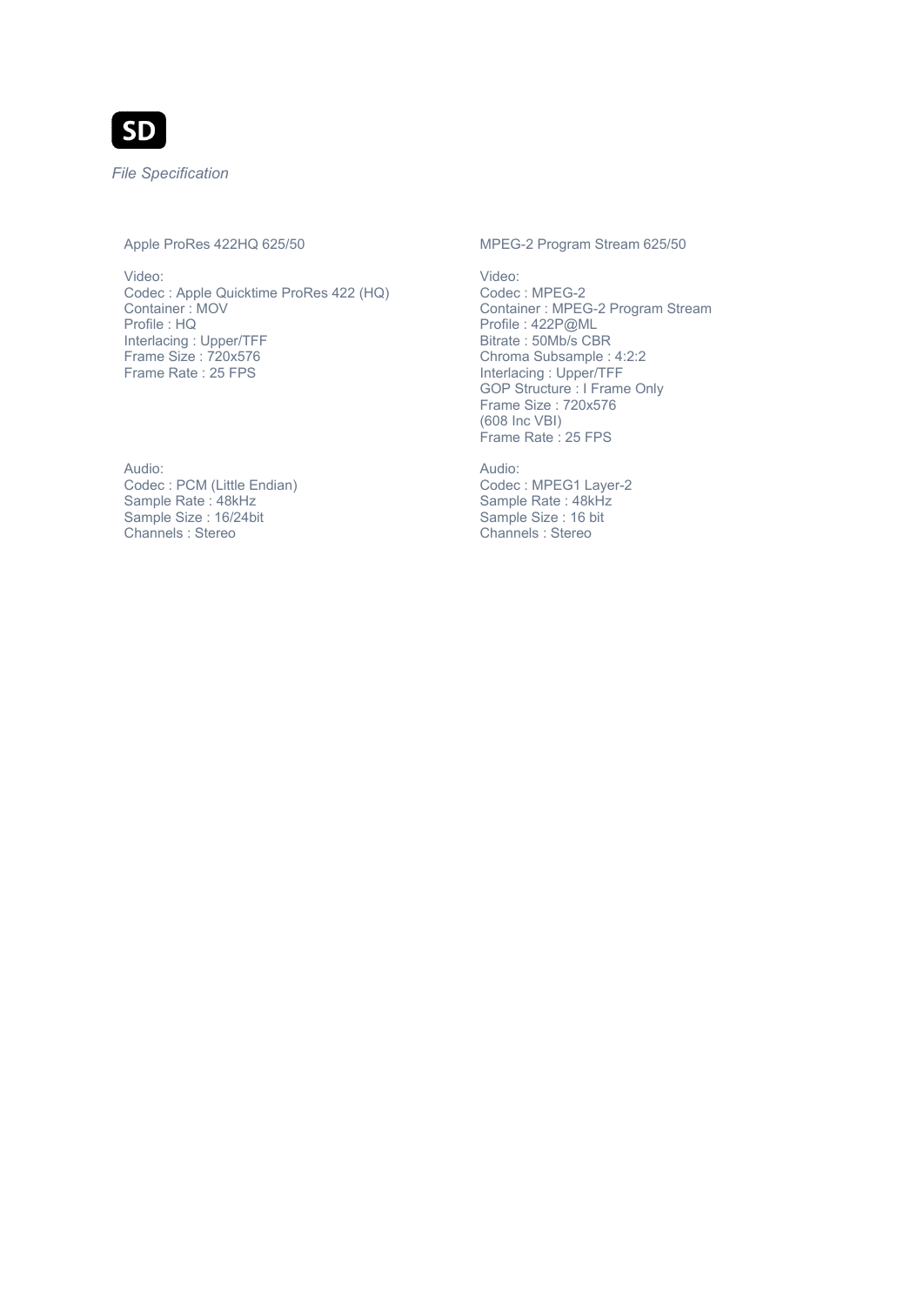

Video Level Requirements TV Format : PAL

Aspect Ratio : 4:3 and 16:9 Title Safe : 4:3 / 16:9 as per EBU R.95-1 All Video Signals Should Comply With ITU-R BT.601-7 And Video Signals Should Not Exceed The Specified Limits Video Levels Should Not Exceed 700mV, Or Fall Below 0mV Out of gamut tolerance Whilst Adstream and the Broadcasters will reject illegal video levels they understand there may be instances where it is difficult to completely avoid, and following EBU recommendation Rec.103- 2000 will allow a small tolerance, assuming that no more than 1%

of the active picture is in error.

- $\cdot$  Luminance (Y) -1% and 103%
- (ie between -7mV and 721mV) • RGB video levels -5% and 105%
	- (ie between -35mV and 735mV)

Content delivered as 16:9 will be converted to 16:9 Letterbox for 4:3 destinations if an alternate version is not supplied.

## **Clock/Slate and Pre & Post Roll Information**

|            | <b>Duration</b> | <b>Example Timecode</b>     |
|------------|-----------------|-----------------------------|
|            |                 |                             |
| <b>TVC</b> | "∩?             | $00:00:00:00 - 00:00:29:24$ |

### **Clock/Slate Information**

For this region a valid clock/slate is Not Required

File naming should be: *ClockNumber\_Product or Product\_Title\_Duration\_Audio*

The clock number on the order must contain a maximum of 20 characters

It is advised to use the layout **BBB-PPPNNN-DDD** where:

- $\cdot$  B : Brand/Agency
- $\cdot$  P : Product
- N : Unique Sequential ID Number
- $\cdot$  D : Duration

### **Further Audio Guidance:**

• Content delivered mixed to max peak ('R68'/PPM) can be converted to meet the EBU R128 program loudness requirements.



Audio Level Requirements Depending on the final destination the SCE region accepts audio mixed as either: PPM / Max Peak

- Permitted Maximum Level : PPM6 (-10dBFS)
- Alignment Level : -18dBFS
- Ballistic : PPM Type II

Refer to EBU R68-2000 for guidance on alignment levels and permitted maximum levels Croatia, Malta, Slovenia and Bulgaria: Files should always be R128

- EBU R.128-2014
- Integrated Loudness Program : -23 LUFS
- Target Level Tolerance : +/- 0.5 LU
- Maximum True Peak : -3dBTP
- Maximum Momentary : -15 LUFS